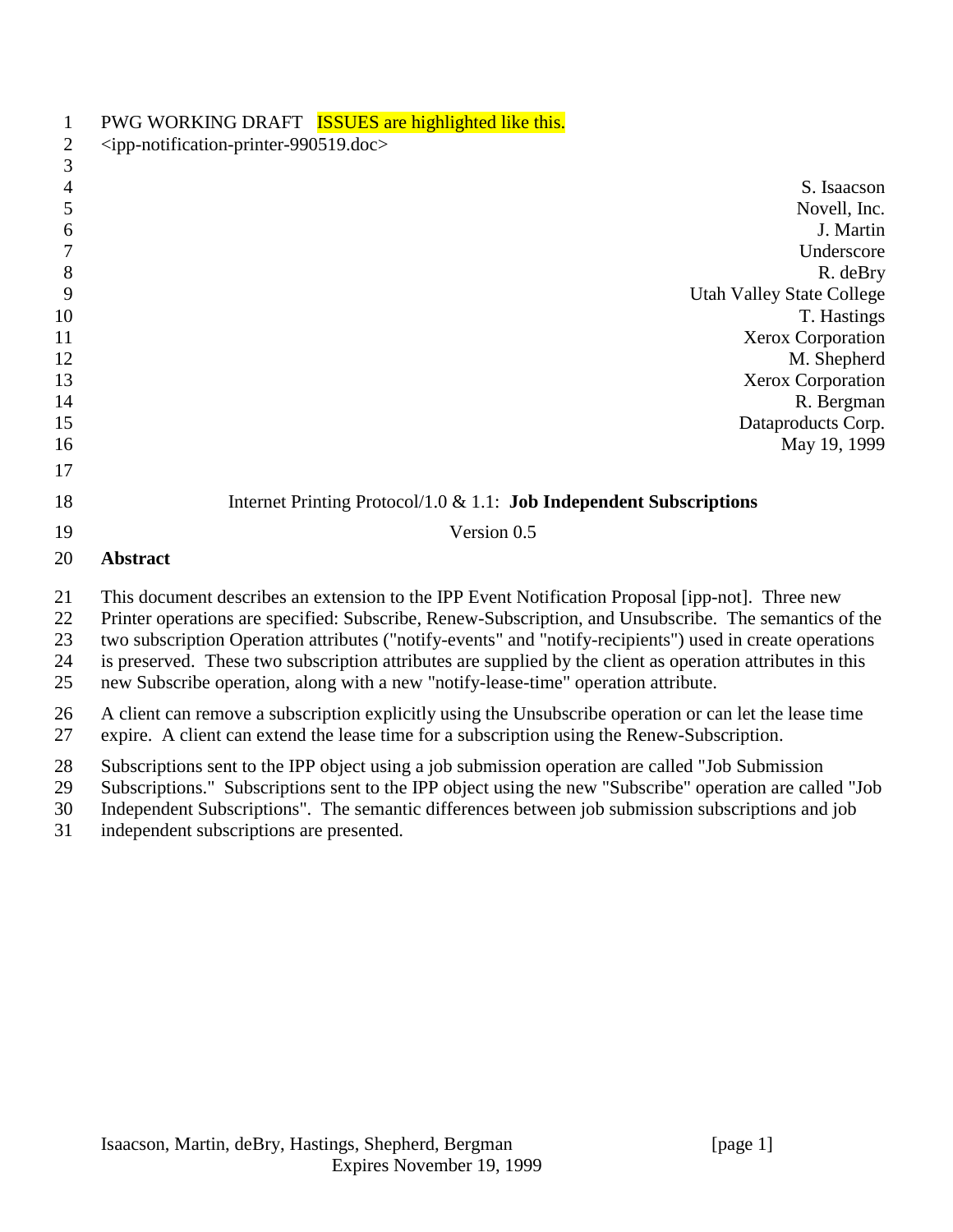| 32<br>33 |                | <b>Table of Contents</b>                                                                  |                     |
|----------|----------------|-------------------------------------------------------------------------------------------|---------------------|
| 34       | 1              |                                                                                           |                     |
| 35       | $\overline{2}$ |                                                                                           |                     |
| 36       | 3              |                                                                                           |                     |
| 37       | $\overline{4}$ |                                                                                           |                     |
| 38       | 4.1            |                                                                                           |                     |
| 39       |                | <b>Subscribe Request</b><br>4.1.1                                                         | 6                   |
| 40       |                | <b>Subscribe Response</b><br>4.1.2                                                        | 6                   |
| 41       |                |                                                                                           |                     |
| 42<br>43 |                | <b>Renew-Subscription Request</b><br>4.2.1<br><b>Renew-Subscription Response</b><br>4.2.2 | $\overline{7}$<br>8 |
| 44       | 4.3            |                                                                                           |                     |
| 45       |                | <b>Unsubscribe Request</b><br>4.3.1                                                       | 9                   |
| 46       |                | <b>Unsubscribe Response</b><br>4.3.2                                                      | 9                   |
| 47       | 5              |                                                                                           |                     |
| 48       | 5.1            |                                                                                           |                     |
| 49       | 5.2            |                                                                                           |                     |
| 50       | 5.3            |                                                                                           |                     |
| 51       | 6              |                                                                                           |                     |
| 52       | 7              |                                                                                           |                     |
| 53       | 8              |                                                                                           |                     |
| 54       | 9              |                                                                                           |                     |
| 55       | 10             |                                                                                           |                     |
| 56       |                |                                                                                           |                     |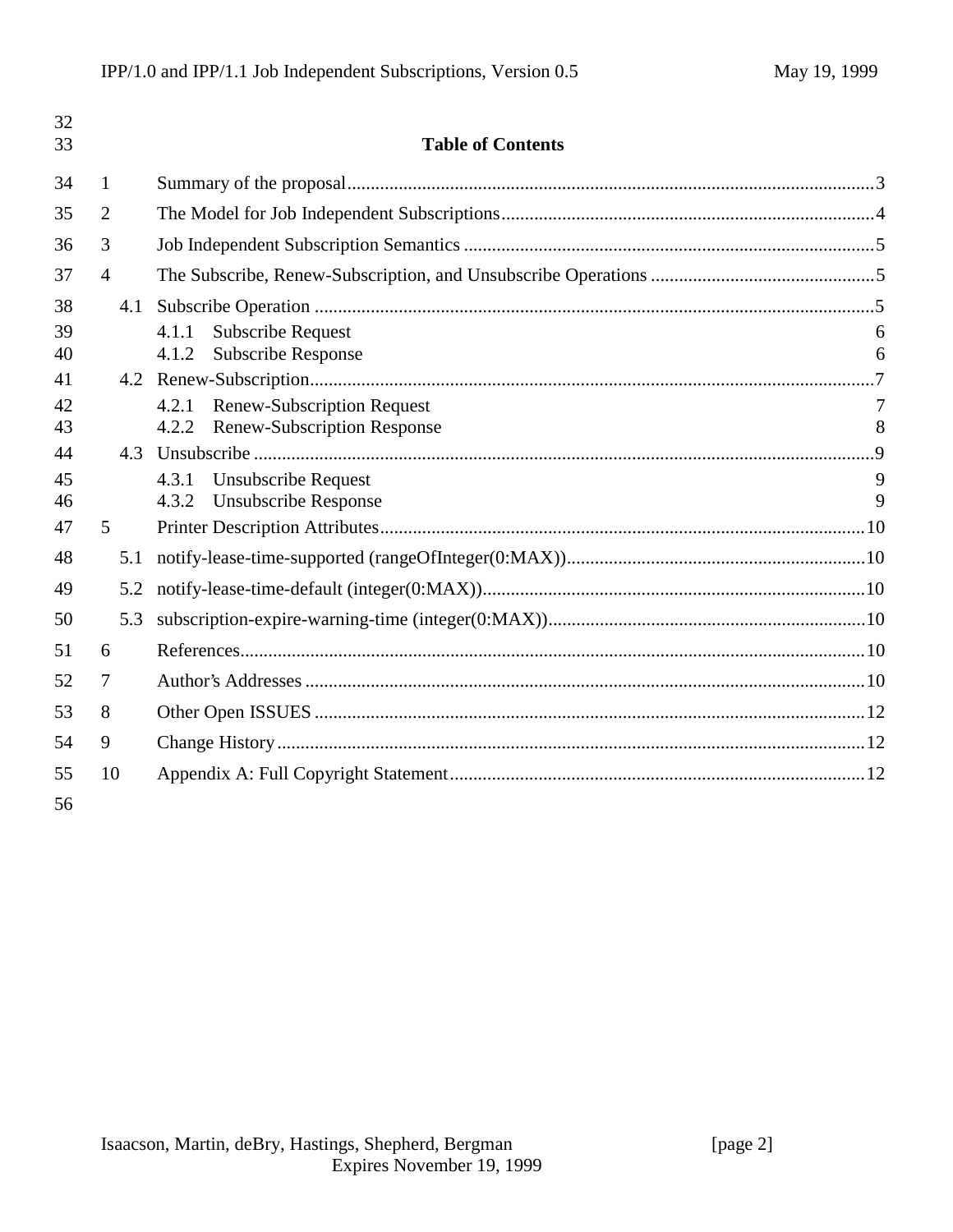#### 

### **1 Summary of the proposal**

- 1. If this "Job Independent Subscription" specification is supported, the IPP Printer MUST support three new Printer operations: Subscribe, Renew-Subscription, and Unsubscribe. These operations allow a client that is not submitting a job to subscribe, renew a subscription, and to unsubscribe independently from job submission.
- 

- 2. The Subscribe operation uses the following two REQUIRED subscription operation attributes: 65 "notify-recipients" (1setOf uri)<br>66 "notify-events" (1setOf tvpe "notify-events" (1setOf type2 keyword)
- These are the same operation attributes used to subscribe for notifications in the create operations [ipp-not].
- 
- 3. A third REQUIRED operation attribute, "notify-lease-time", specifies the length of time in seconds that the subscription is to be in effect, after which the subscription is automatically canceled.
- 4. A fourth REQUIRED operation attribute, "subscription-id", allows a client to maintain a reference to the applicable subscriptions made and know which event report were generated as a result of this subscription.
- 5. The subscription created by a Subscribe operation is called a "Job Independent Subscription". Just like Job Submission Subscriptions, this subscription can include job and/or device events. Subscriptions for Job Events in this type apply to all jobs. For these types of subscriptions, it is most likely that the subscribing entity is either a server-based device management application submitting jobs to a device which has IPP embedded in it or an accounting application collecting accounting data.
-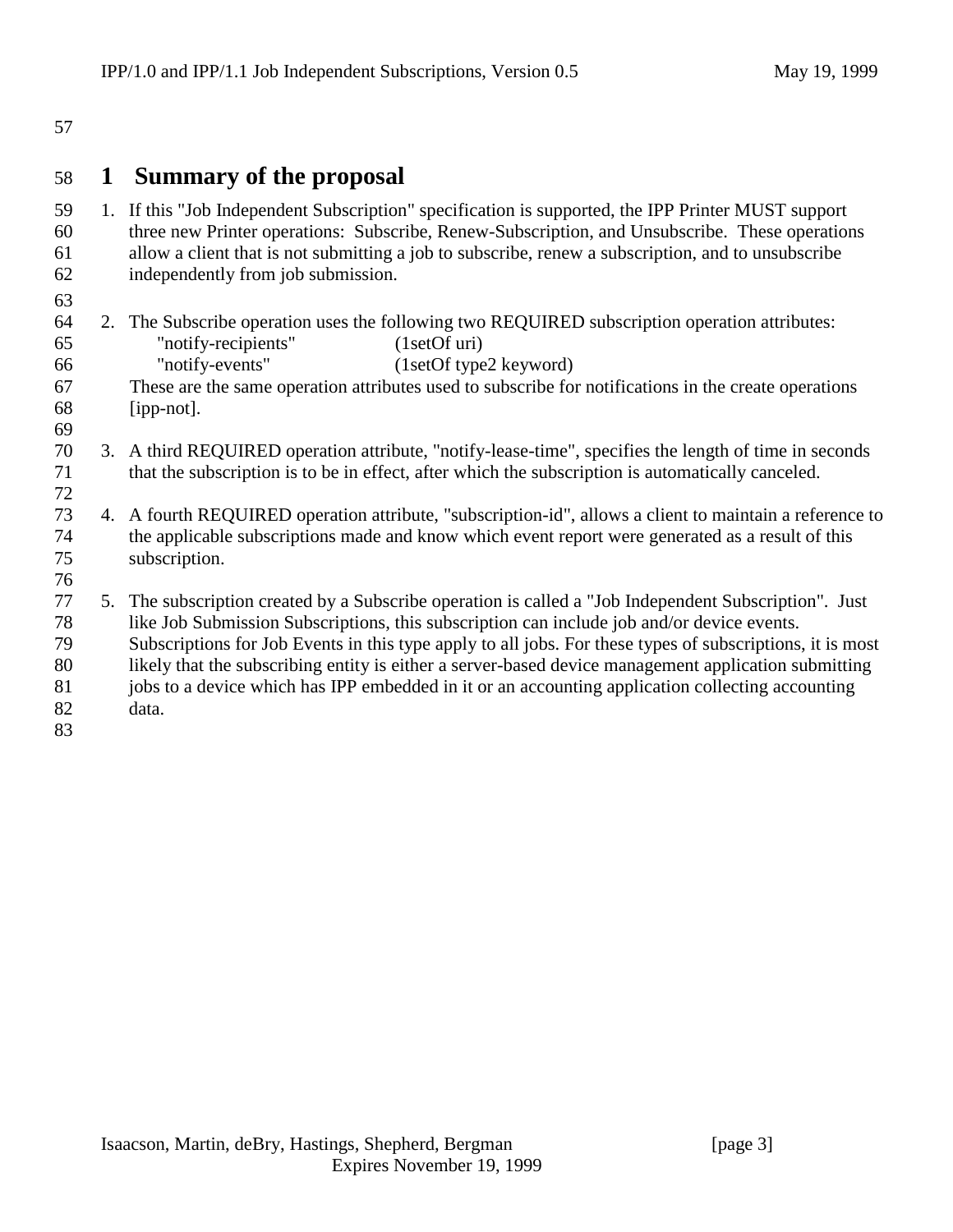# 84 **2 The Model for Job Independent Subscriptions**

85 Figure 1 shows both 1) Job Submission Subscriptions and 2) Job Independent Subscriptions.

```
86
 \frac{87}{88}Legend:
 89<br>90
 90 A = Job Independent Subscription Client and<br>91 Motification Recipient
 91 Notification Recipient
 92 B = Job Submission Subscription Client and<br>93 Motification Recipient
 93 Notification Recipient
           C = Notification Recipient (subscription by some third party)
 95<br>96
 96 0 A +----------+<br>97 / | \ | client/ |-
 97 /|\ | client/ |----Job Independent Subscription---+<br>98 / \ | notif. |
 98 / \ | notif. | |
99 oper-| recip. |_{-}---Any Job and device-----+<br>100 ator +----------+ Event Reports
           ator +-----------+ Event Reports |
101 +102 \times103 0 B +---------+ Job Submission \##############
104 /|\ | client/ |----Subscription------------># IPP #<br>105 / \ | notif. | # Printer #
105 / \ | notif. | \qquad \qquad # Printer # 106 \qquad \qquad end- | recip. | <---Job and device-----------# Object #
106 end- | recip. | (---Job and device-----------# Object #<br>107 user +----------+ Event Reports / ############
107 user +----------+ Event Reports / ###########
108 /
109 O C +----------+ +
110 /|\ | notif. |
111 / \ | recip. |<---Job and device--------+
\begin{array}{ccc} 112 & \text{end-} & | & \text{Event Reports} \ 113 & \text{user +-----} & \end{array}113 user +----------+
\frac{114}{115}115 D = server-based device management application submitting<br>116 0 0 0 0 0 0 0 0 0 0 0 0 0 0 0 0 1 0 0 1 0 0 1 0 0 1 0 0 1 0 0 1 0 0 1 0 1 0 1 0 1 0 1 0 1 0 1 0 1 0 1 0 1 0 1 0 1 0 1 0 1 0 1 0 1 0 1 0 1 0 1 0 1 0 1 0 1 0 
116 jobs to a device which has IPP embedded in it
        E = an accounting application collecting accounting data
\frac{118}{119}119 +----Job Independent Subscription------+
120121 v
122 IPP D +----------+ Job Submission #############<br>123 jobs----->| server/ |----Subscription--------># IPP #<br>124 | notif. | # Printer #
           jobs----->| server/ |----Subscription--------># IPP #
# Printer # | notif. |<br>125 other----> recipient |<---Job and device-------# Object #
125 other---->| recipient|<---Job and device-------# Object #
126 jobs +----------+ Event Reports ###########
127128 E +----------+ Job and device | \ |129 | server/ | <--Event Reports ---------+ |<br>130 accounting notif. |
120 E +--------<br>129 | server/<br>130 accounting| notif.<br>131 app. | recipie
131 app. | recipient|--Job Independent Subscription---+
                     132 +----------+
133
```
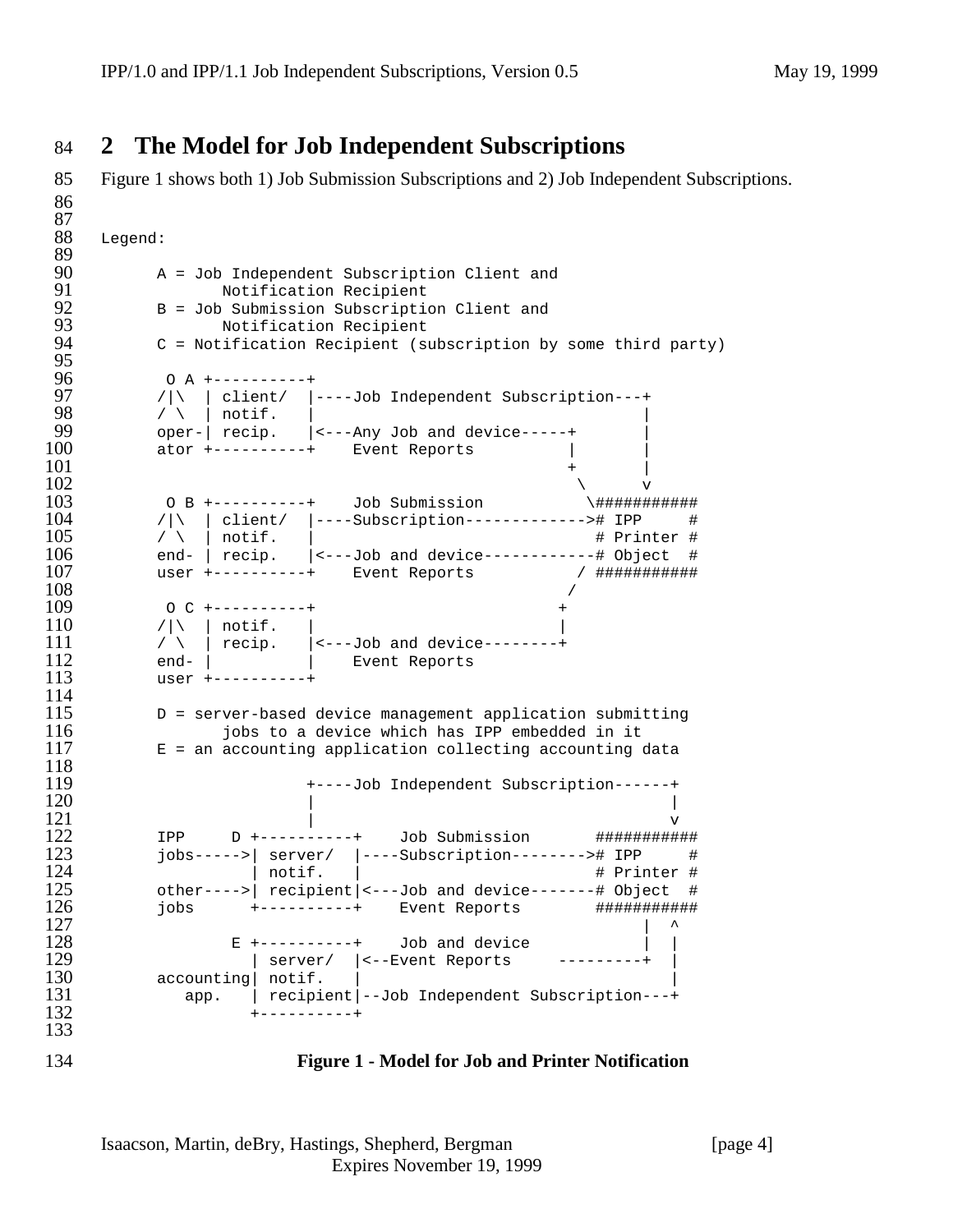# **3 Job Independent Subscription Semantics**

There are semantic differences between job submission subscriptions and job independent subscriptions.

A "Job Submission Subscription" is established between the client and the device when a job create

request is made. The attributes as specified in [ipp-not] are sent to the device and the response includes

- attributes telling the client if the subscription was successful or not. A "Job Independent Subscription"
- is established between a client and a device using the three new operations defined herein. Some specific differences are:
- 1. Either type of subscription can register for job events, printer events, or both.
- 2. For "Job Submission Subscriptions", the subscription is only valid while the job is "not-complete" (see [ipp-not] section 4).
- 3. For "Job Independent Subscriptions", the subscription is valid until it is explicitly canceled with an Unsubscribe operation or the time (in seconds) that was specified in the "notify-lease-time" operation attribute expires, whichever occurs first.
- 4. Job Events in a "Job Submission Subscription" apply only to "this job" (the Job object created because of the job create operation).
- 5. Job Events in a "Job Independent Subscription" apply to ALL jobs contained in the IPP Printer object. There is no way to use a Job Independent Subscription to subscribe to job events on a specific job. Only a "Job Submission Subscription" applies to a specific job (the submitted job).
- 6. Printer Events in both "Job Submission Subscriptions" and "Job Independent Subscriptions" apply no matter which job is being processed.

# **4 The Subscribe, Renew-Subscription, and Unsubscribe Operations**

 The Subscribe, Renew-Subscription, and Unsubscribe operations are like any other IPP operation with respect to common operation attributes (target, charset, "requesting-user-name", natural language,

unsupported attributes, etc.).

# **4.1 Subscribe Operation**

If Job Independent Subscription is implemented, this operation is REQUIRED to be supported by the

device. This operation allows a client to receive event reports from a specified device regarding it's own

events and all the jobs associated with it. If a notification recipient has already done a subscribe

operation, a subsequent subscribe will renew his subscription and update the events list and lease-time.

- ISSUE 1: Who filters out duplicate subscriptions? Client or Printer? If it is the client, then the
- Subscription list needs to be made available to it. If it is the Printer, how are duplicate subscriptions
- defined? If a Subscribe operation is performed and the "notify-recipient" and "notify-events" match a
- 167 subscription already granted (whose lease time has not expired), does the IPP Printer just update the
- 168 subscription's "notify-events" and "lease-time"? How defend against malicious clients? If the Printer
- filters out duplicates, then can we get rid of the Renew-Subscription operation?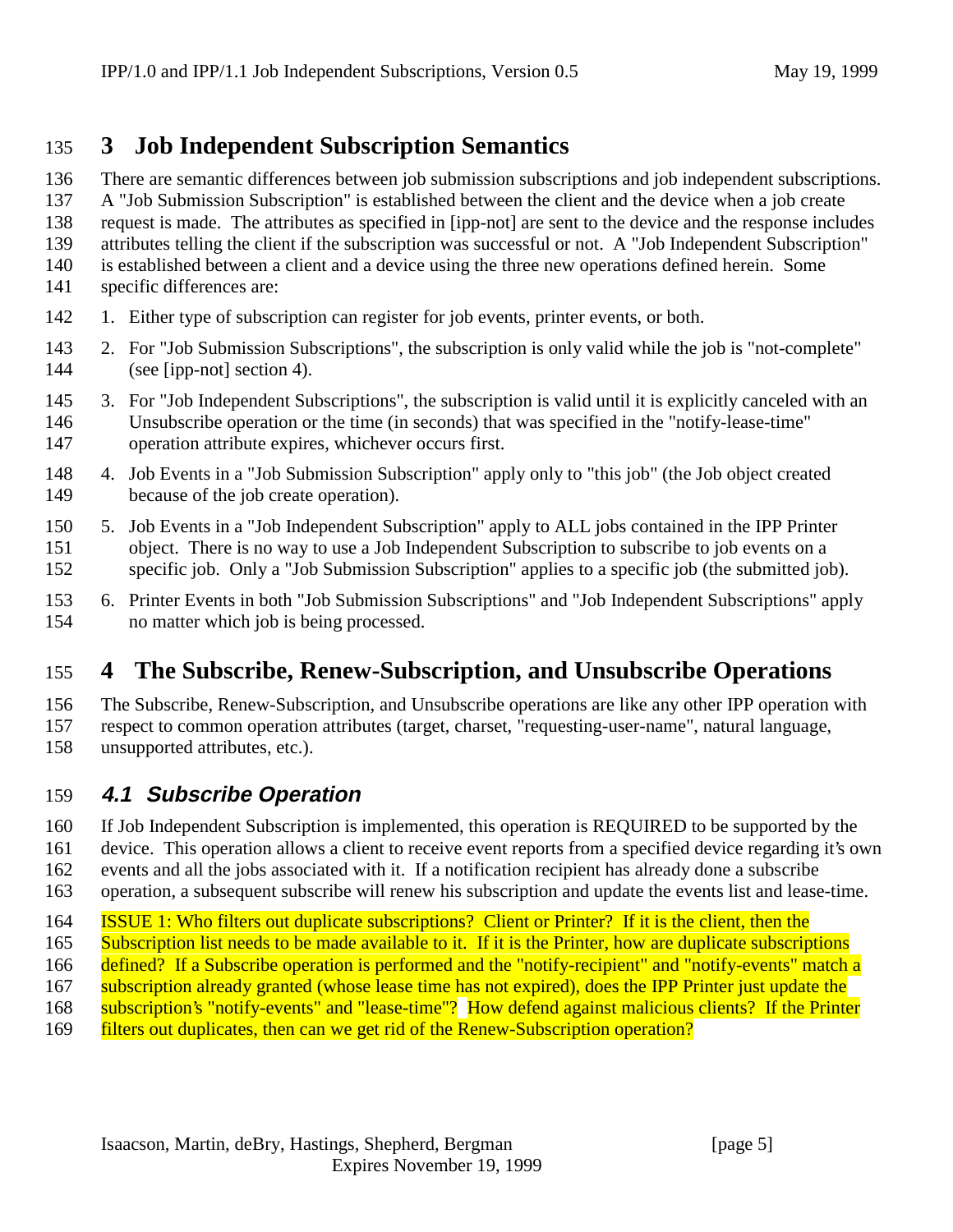- If the Printer has a bounded set of concurrent subscriptions (for the specified events or any events), it
- rejects the operation and returns the 'server-error-too-many-subscriptions' status code. The client
- 172 SHOULD try again later.

#### **4.1.1 Subscribe Request**

- The following groups of attributes are part of the Subscribe Request:
- Group 1: Operation Attributes
- Natural Language and Character Set:
- The "attributes-charset" and "attributes-natural-language" attributes as described in [ipp-mod] section 3.1.4.1.
- Target:
- The "printer-uri" (uri) operation attribute which is the target for this operation as desribed in 181 [ipp-mod] section 3.1.5.
- Requesting User Name:
- The "requesting-user-name" (name(MAX)) attribute SHOULD be supplied by the client as 184 described in [ipp-mod] section 8.3.
- 

- "notify-recipients" (1setOf uri):
- The client MUST supply this attribute. If Job Independent Subscription is implemented, the printer object MUST support this attribute. It describes both where (the address) and how (the delivery method) event reports are to be delivered when any of the events specified in the "notify-events" attribute occur. See [ipp-not] section 4.1.1.
- "notify-events" (1setOf type2 keyword):
- The client OPTIONALLY supplies this attribute. If Job Independent Subscription is implemented, the printer object MUST support this attribute. If the client does not supply the attribute, then the Printer object uses its "notify-events-default" attribute value. See [ipp-not] section 4.1.3.
- "notify-lease-time" (integer(0:MAX)):
- The client OPTIONALLY supplies this attribute. If Job Independent Subscription is implemented, the printer object MUST support this attribute. This attribute requests a lease time for the subscription, i.e., the number of seconds before the subscription expires.
- There is no way to query the outstanding subscriptions. Instead, every subscription has a lease time, so that no subscription can be carried too long and become a dead subscription because the Notification Recipient has gone away.
- If the client does not supply this attribute in the request, the Printer object uses its "notify-lease-208 time-default" attribute value.
- **4.1.2 Subscribe Response**
- The following groups of attributes are part of the Subscribe Response:
- Group 1: Operation Attributes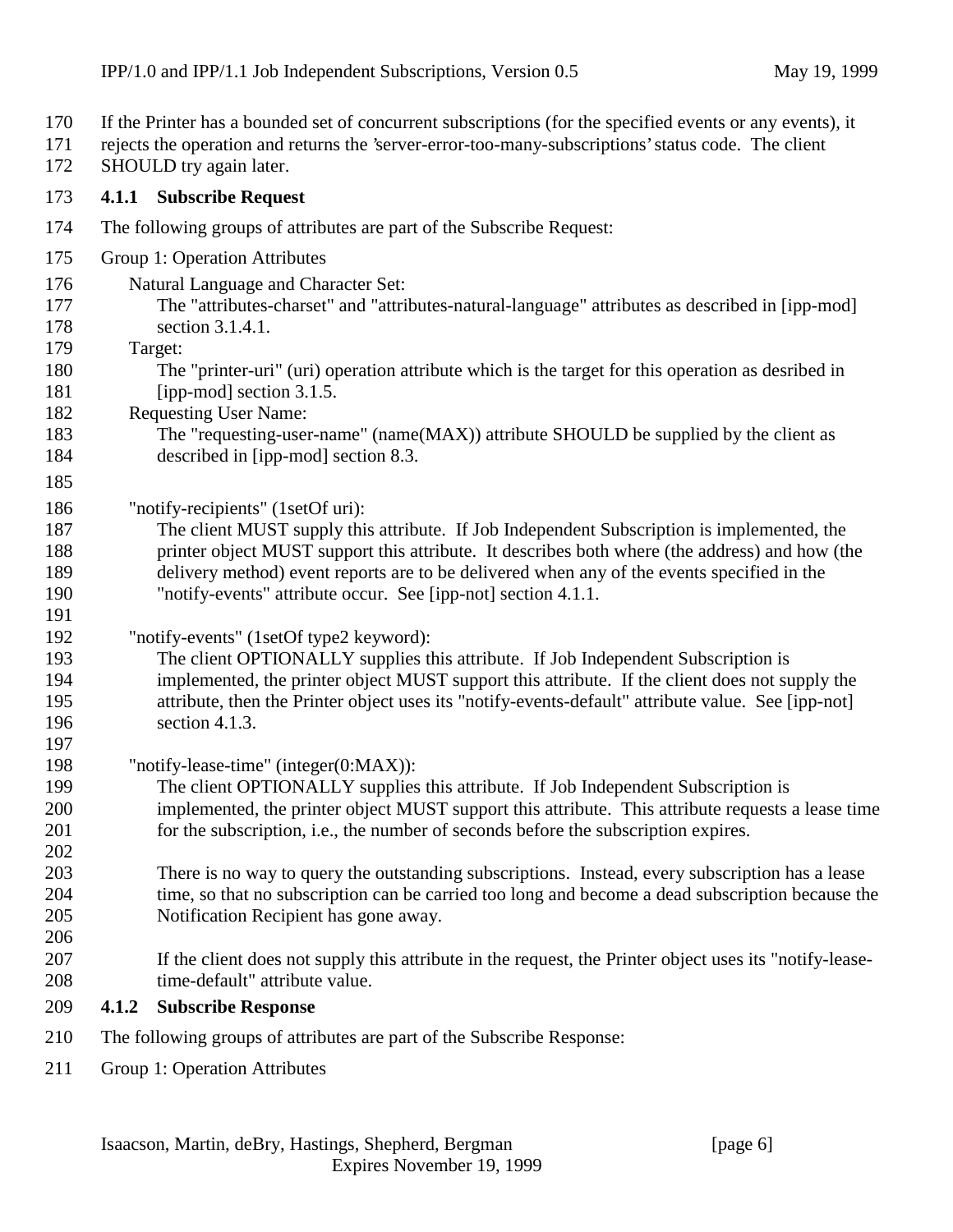| 212        | <b>Status Message:</b>                                                                                 |  |  |
|------------|--------------------------------------------------------------------------------------------------------|--|--|
| 213        | In addition to the REQUIRED status code returned in every response, the response                       |  |  |
| 214        | OPTIONALLY includes a "status-message" (text) operation attribute as described in [ipp-mod]            |  |  |
| 215        | section 3.1.6.                                                                                         |  |  |
| 216        |                                                                                                        |  |  |
| 217        | Natural Language and Character Set:                                                                    |  |  |
| 218        | The "attributes-charset" and "attributes-natural-language" attributes as described in [ipp-mod]        |  |  |
| 219        | section 3.1.4.1.                                                                                       |  |  |
| 220        |                                                                                                        |  |  |
| 221        |                                                                                                        |  |  |
| 222        | "subscription-id" (integer $(1:MAX)$ ):                                                                |  |  |
| 223        | The Printer object MUST support this attribute and return it in the response. It contains an           |  |  |
| 224        | integer subscription identifier assigned by the Printer object for use in event reports and Renew-     |  |  |
| 225        | Subscription/Unsubscribe operations.                                                                   |  |  |
| 226        |                                                                                                        |  |  |
| 227        | "notify-lease-time" (integer(0:MAX)):                                                                  |  |  |
| 228        | The Printer object MUST support this attribute and return it in the response. It contains the          |  |  |
| 229        | actual lease time granted, which MUST be in the range specified by the Printer's "notify-lease-        |  |  |
| 230        | time-supported" attribute. If the client supplied a value that is less than the minimum or greater     |  |  |
| 231        | than the maximum, the Printer sets the actual lease time to the minimum or maximum value,              |  |  |
| 232        | respectively, but otherwise accepts and performs the operation normally and no special status          |  |  |
| 233        | code is returned. It is up to the client to check this returned value, if it cares.                    |  |  |
| 234<br>235 |                                                                                                        |  |  |
|            | Group 2: Unsupported Attributes                                                                        |  |  |
| 236        | See section 3.1.7 for details on returning Unsupported Attributes.                                     |  |  |
| 237        | 4.2 Renew-Subscription                                                                                 |  |  |
| 238        | If Job Independent Subscriptions is implemented, this operation is REQUIRED to be supported by the     |  |  |
| 239        | device. This operation allows a client to renew the lease time on an already established subscription. |  |  |
| 240        | The client supplies the "subscription-id" for this operation.                                          |  |  |
| 241        |                                                                                                        |  |  |
|            |                                                                                                        |  |  |
| 242        | 4.2.1 Renew-Subscription Request                                                                       |  |  |
| 243        | The following groups of attributes are part of the Subscribe Request:                                  |  |  |
| 244        | Group 1: Operation Attributes                                                                          |  |  |
| 245        | Natural Language and Character Set:                                                                    |  |  |
| 246        | The "attributes-charset" and "attributes-natural-language" attributes as described in [ipp-mod]        |  |  |
| 247        | section 3.1.4.1.                                                                                       |  |  |
| 248        |                                                                                                        |  |  |
| 249        | Target:                                                                                                |  |  |
| 250        | The "printer-uri" (uri) operation attribute which is the target for this operation as described in     |  |  |
| 251        | [ipp-mod] section 3.1.5.                                                                               |  |  |
| 252        |                                                                                                        |  |  |
|            |                                                                                                        |  |  |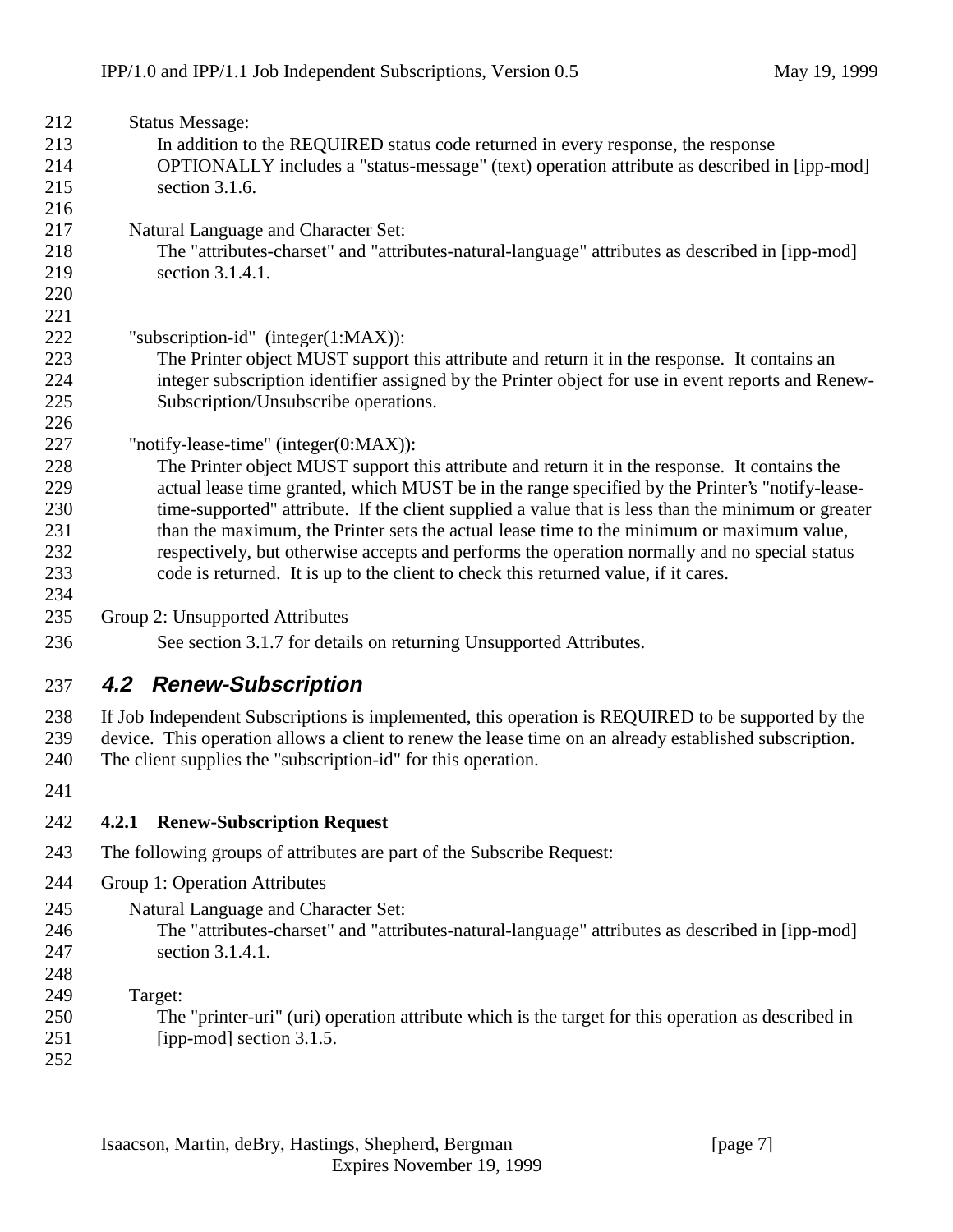| 253        | <b>Requesting User Name:</b>                                                                                                                                                           |
|------------|----------------------------------------------------------------------------------------------------------------------------------------------------------------------------------------|
| 254        | The "requesting-user-name" (name(MAX)) attribute SHOULD be supplied by the client as                                                                                                   |
| 255        | described in [ipp-mod] section 8.3.                                                                                                                                                    |
| 256        |                                                                                                                                                                                        |
| 257        | "subscription-id" (integer(1:MAX)):                                                                                                                                                    |
| 258        | The client MUST supply this attribute. The printer object MUST support this attribute. It                                                                                              |
| 259        | identifies the subscription to be renewed, i.e., it is the integer subscription identifier returned by                                                                                 |
| 260        | the Printer object in a previous Subscribe or Renew-Subscription operation.                                                                                                            |
| 261        |                                                                                                                                                                                        |
| 262        | The Printer returns a 'client-error-not-found' status code, if the subscription id is not found (or                                                                                    |
| 263        | has expired).                                                                                                                                                                          |
| 264        |                                                                                                                                                                                        |
| 265        | "notify-lease-time" (integer(0:MAX)):                                                                                                                                                  |
| 266        | See the description of "notify-lease-time" for the Subscribe operation request in Section .4.1.1.                                                                                      |
| 267        |                                                                                                                                                                                        |
| 268        |                                                                                                                                                                                        |
| 269        | 4.2.2 Renew-Subscription Response                                                                                                                                                      |
| 270        | The following groups of attributes are part of the Subscribe Response:                                                                                                                 |
| 271        | Group 1: Operation Attributes                                                                                                                                                          |
| 272        | <b>Status Message:</b>                                                                                                                                                                 |
| 273        | In addition to the REQUIRED status code returned in every response, the response                                                                                                       |
| 274        | OPTIONALLY includes a "status-message" (text) operation attribute as described in [ipp-mod]                                                                                            |
| 275        | section 3.1.6.                                                                                                                                                                         |
| 276        |                                                                                                                                                                                        |
| 277        | Natural Language and Character Set:                                                                                                                                                    |
| 278        | The "attributes-charset" and "attributes-natural-language" attributes as described in [ipp-mod]                                                                                        |
| 279        | section 3.1.4.1.                                                                                                                                                                       |
| 280        |                                                                                                                                                                                        |
| 281        | "subscription-id" (integer $(1:MAX)$ ):                                                                                                                                                |
| 282        | See the description of "subscription-id" for the Subscribe operation response in Section 4.1.2.                                                                                        |
| 283        | The value returned in the response MAY be different than the value supplied in the request, i.e.,                                                                                      |
| 284        | the implementation MAY assign a new subscription ID to the renewed subscription.                                                                                                       |
| 285        |                                                                                                                                                                                        |
| 286<br>287 | <b>ISSUE 2 - Ok to permit an implementation to assign a new Subscription ID on a Renew-</b><br>Subscription or should we require the ID to remain the same (and not be returned in the |
| 288        | response)?                                                                                                                                                                             |
| 289        |                                                                                                                                                                                        |
| 290        | "notify-lease-time" (integer(0:MAX)):                                                                                                                                                  |
| 291        | See the description of "notify-least-time" for the Subscribe operation response in Section 4.1.2.                                                                                      |
| 292        |                                                                                                                                                                                        |
| 293        | Group 2: Unsupported Attributes                                                                                                                                                        |
| 294        | See section 3.1.7 for details on returning Unsupported Attributes.                                                                                                                     |
| 295        |                                                                                                                                                                                        |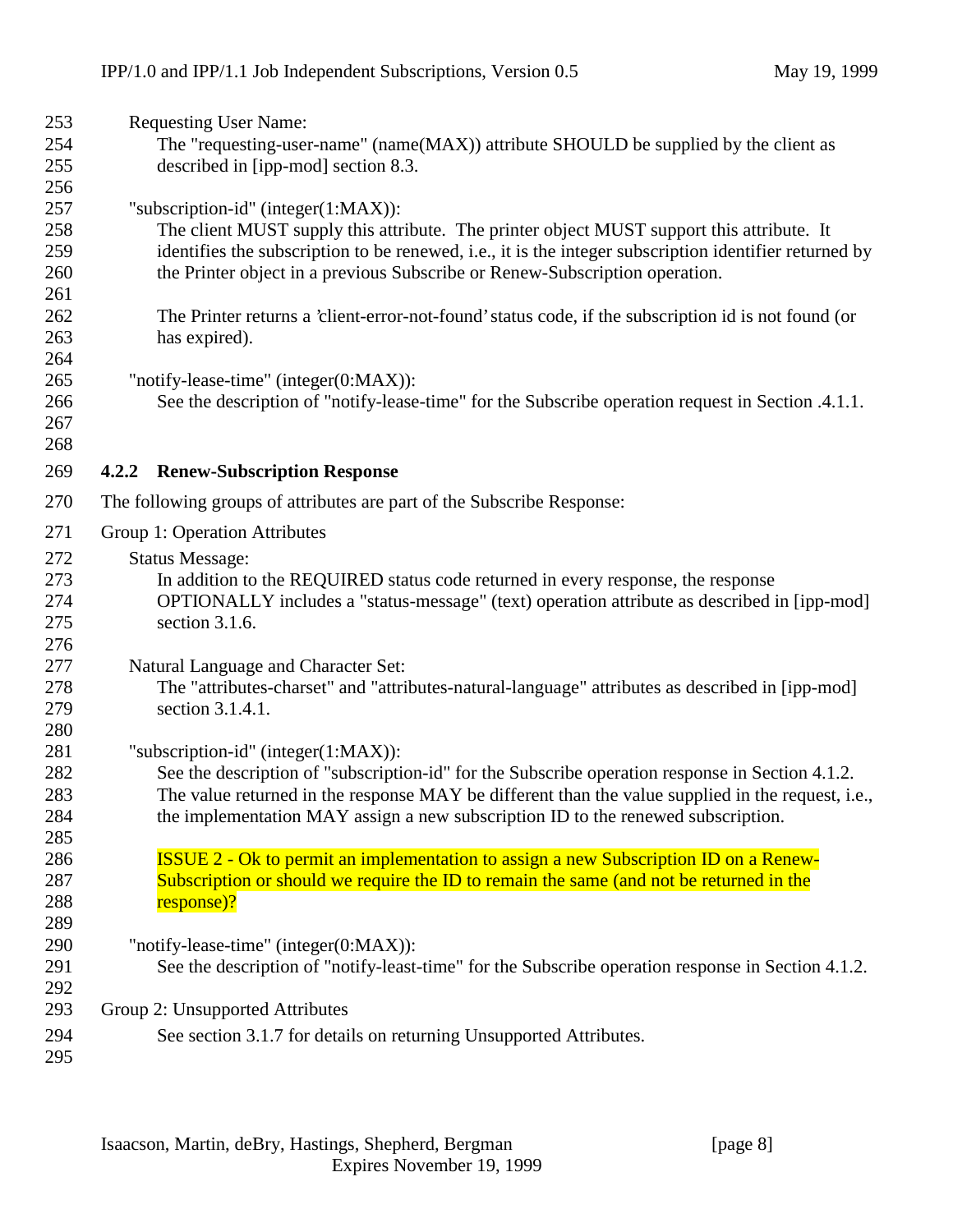### **4.3 Unsubscribe**

 If Job Independent Subscription is implemented, this operation is REQUIRED to be supported by the device. This operation allows a client to unsubscribe from the notification service. The "subscription- id" is required to perform this operation. Once a client performs an Unsubscribe operation, the printer immediately stops sending event reports to the associated Notification Recipient(s) for that subscription.

**4.3.1 Unsubscribe Request**

- The following groups of attributes are part of the Subscribe Request:
- Group 1: Operation Attributes
- Natural Language and Character Set: The "attributes-charset" and "attributes-natural-language" attributes as described in [ipp-mod] section 3.1.4.1.
- Target:
- The "printer-uri" (uri) operation attribute which is the target for this operation as desribed in [ipp-mod] section 3.1.5.

Requesting User Name:

- The "requesting-user-name" (name(MAX)) attribute SHOULD be supplied by the client as described in [ipp-mod] section 8.3.
- "subscription-id" (integer(1:MAX)):
- The client MUST supply this attribute. The printer object MUST support this attribute. It identifies the subscription to be removed, i.e., it is the integer subscription identifier returned by the Printer object in a previous Subscribe or Renew-Subscription operation.
- The Printer returns a 'client-error-not-found' status code, if the subscription id is not found (or has expired).
- 

- **4.3.2 Unsubscribe Response**
- The following groups of attributes are part of the Subscribe Response:

Group 1: Operation Attributes

Status Message:

- In addition to the REQUIRED status code returned in every response, the response OPTIONALLY includes a "status-message" (text) operation attribute as described in [ipp-mod] section 3.1.6.
- 
- Natural Language and Character Set:
- The "attributes-charset" and "attributes-natural-language" attributes as described in [ipp-mod] section 3.1.4.1.
- 
- Group 2: Unsupported Attributes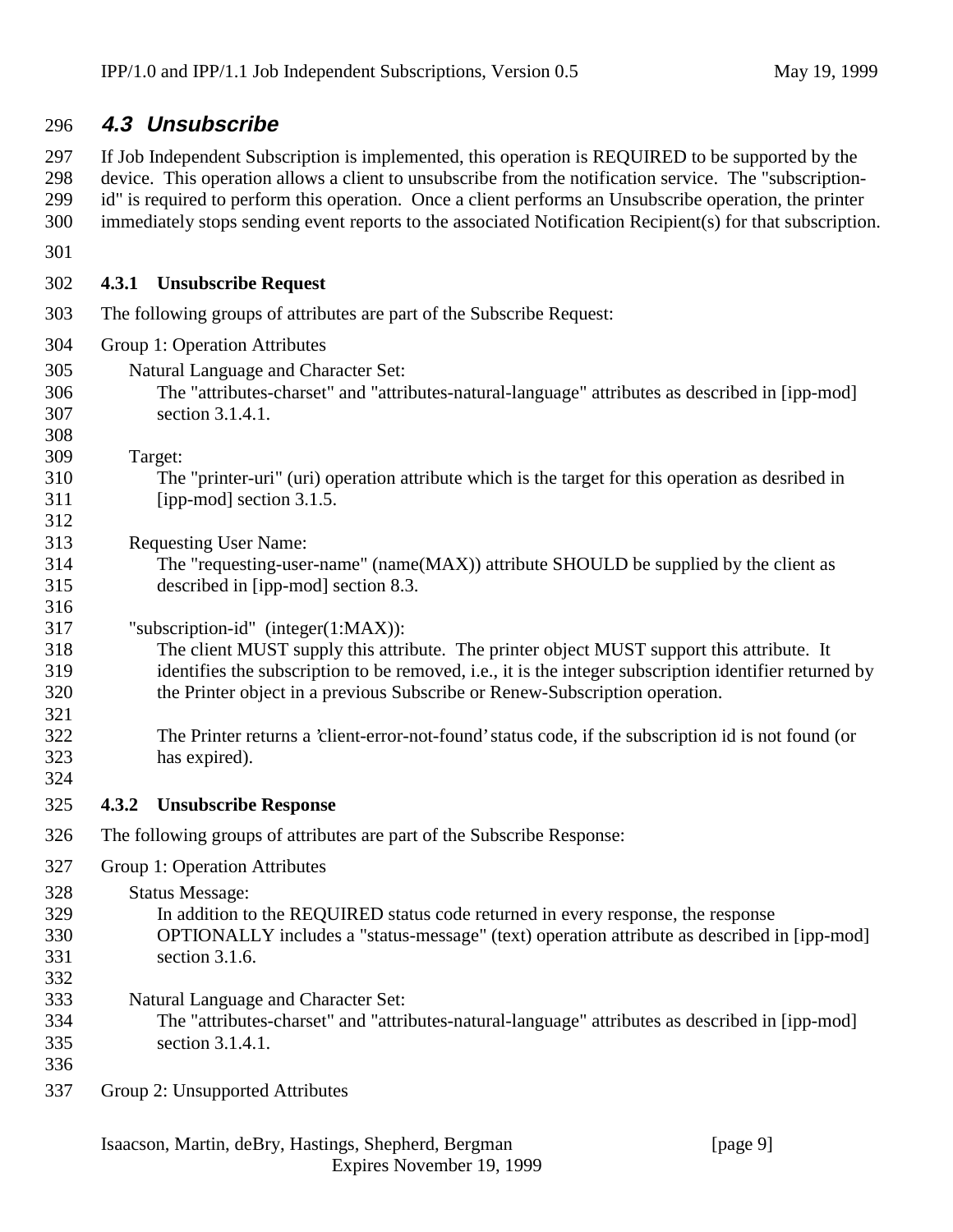| 338 | See section 3.1.7 for details on returning Unsupported Attributes. |  |  |
|-----|--------------------------------------------------------------------|--|--|
|     |                                                                    |  |  |

- 
- 

# **5 Printer Description Attributes**

 The following Printer Description attributes are defined for use with job independent subscriptions for notification:

### **5.1 notify-lease-time-supported (rangeOfInteger(0:MAX))**

- This REQUIRED Printer attribute specifies the range of values in seconds that are supported for the "notify-lease-time" operation attribute. See section 4.1.2 for the behavior if the client-supplied value is
- outside this range.

### **5.2 notify-lease-time-default (integer(0:MAX))**

- This REQUIRED Printer attribute specifies the value of the lease time that the Printer object has been
- configured to assume if the client does not supply a "notify-lease-time" operation attribute in the
- Subscribe or Renew-Subscription operations.

### **5.3 subscription-expire-warning-time (integer(0:MAX))**

- This CONDITIONAL Printer attribute specifies the amount of time in seconds ahead of the subscription expiration time that the Printer will send a 'subscription-about-to-expire' event. This attribute MUST be supported if the 'subscription-about-to-expire' event is supported.
- 

### **6 References**

- [ipp-mod]
- R. deBry, T. Hastings, R. Herriot, S. Isaacson, P. Powell, "Internet Printing Protocol/1.1: Model and Semantics", <draft-ietf-ipp-model-v11-02.txt>, work in progress, May, 1999.
- See also "Internet Printer Protocol/1.0: Model and Semantics", RFC 2566, April 1999.
- [ipp-not]
- Isaacson, S., Martin, J., deBry, R., Hastings, T., Shepherd, M., " Internet Printing Protocol/1.0 & 1.1: IPP Event Notifications ", <draft-ietf-ipp-notifications-00.doc>, work in progress, May 17, 1999.

### **7 Author's Addresses**

- Scott A. Isaacson
- Novell, Inc.
- 122 E 1700 S
- Provo, UT 84606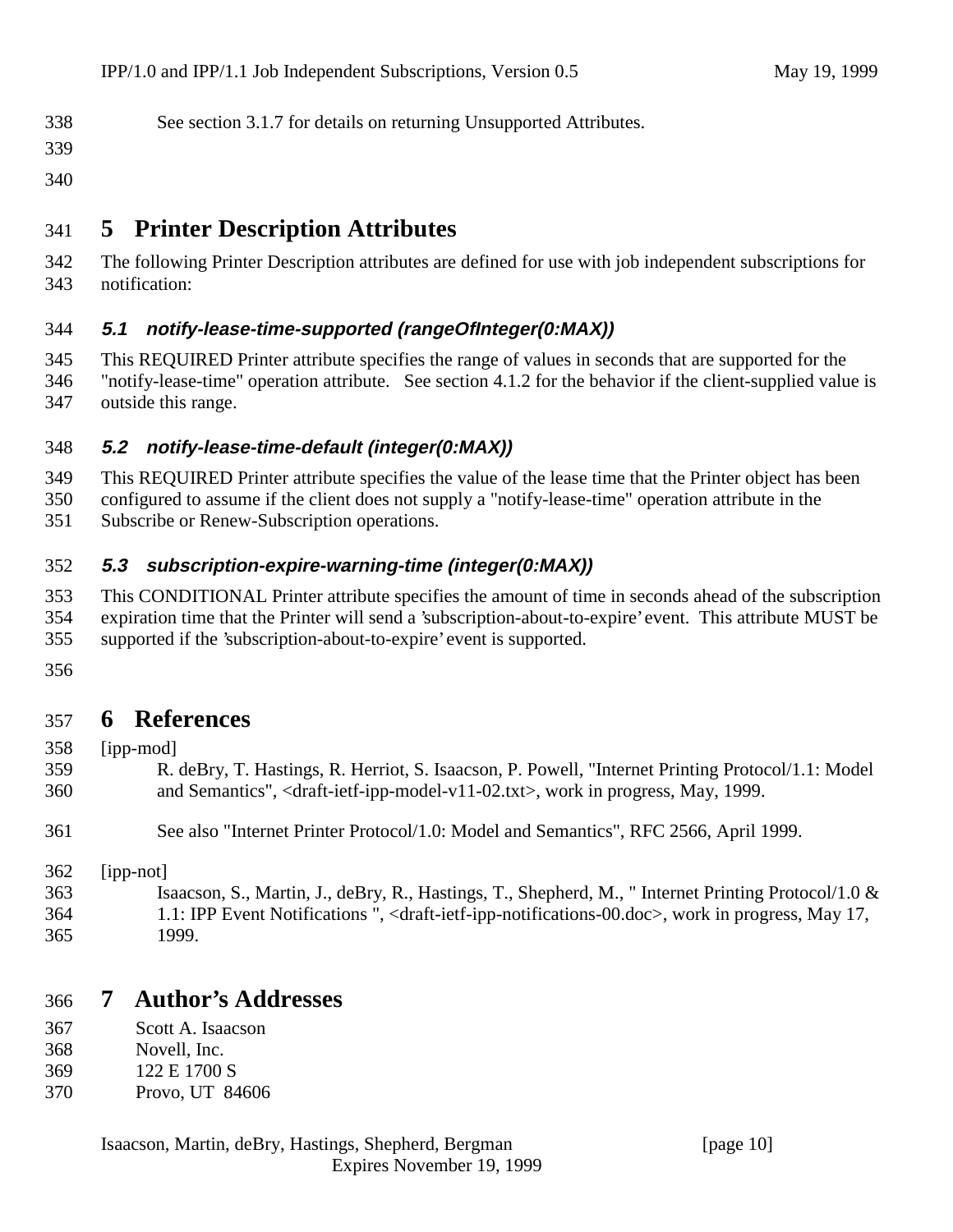| 371 |                                    |
|-----|------------------------------------|
| 372 | Phone: 801-861-7366                |
| 373 | Fax: 801-861-2517                  |
| 374 | e-mail: sisaacson@novell.com       |
| 375 |                                    |
| 376 | Tom Hastings (Editor)              |
| 377 | Xerox Corporation                  |
| 378 | 737 Hawaii St. ESAE 231            |
| 379 | El Segundo, CA 90245               |
| 380 |                                    |
| 381 | Phone: 310-333-6413                |
| 382 | Fax: 310-333-5514                  |
| 383 | e-mail: hastings@cp10.es.xerox.com |
| 384 |                                    |
| 385 | Roger deBry                        |
| 386 | <b>Utah Valley State College</b>   |
| 387 | Orem, UT 84058                     |
| 388 |                                    |
| 389 | Phone: (801) 222-8000              |
| 390 | EMail: debryro@uvsc.edu            |
| 391 |                                    |
| 392 | <b>Jay Martin</b>                  |
| 393 | e-mail: jkm@underscore.com         |
| 394 |                                    |
| 395 | Michael Shepherd                   |
| 396 | Xerox Corporation                  |
| 397 | 800 Phillips Road MS 128-51E       |
| 398 | Webster, NY 14450                  |
| 399 |                                    |
| 400 | Phone: 716-422-2338                |
| 401 | Fax: 716-265-8871                  |
| 402 | e-mail: mshepherd@crt.xerox.com    |
| 403 |                                    |
| 404 | Ron Bergman (Editor)               |
| 405 | Dataproducts Corp.                 |
| 406 | 1757 Tapo Canyon Road              |
| 407 | Simi Valley, CA 93063-3394         |
| 408 |                                    |
| 409 | Phone: 805-578-4421                |
| 410 | Fax: 805-578-4001                  |
| 411 | Email: rbergman@dpc.com            |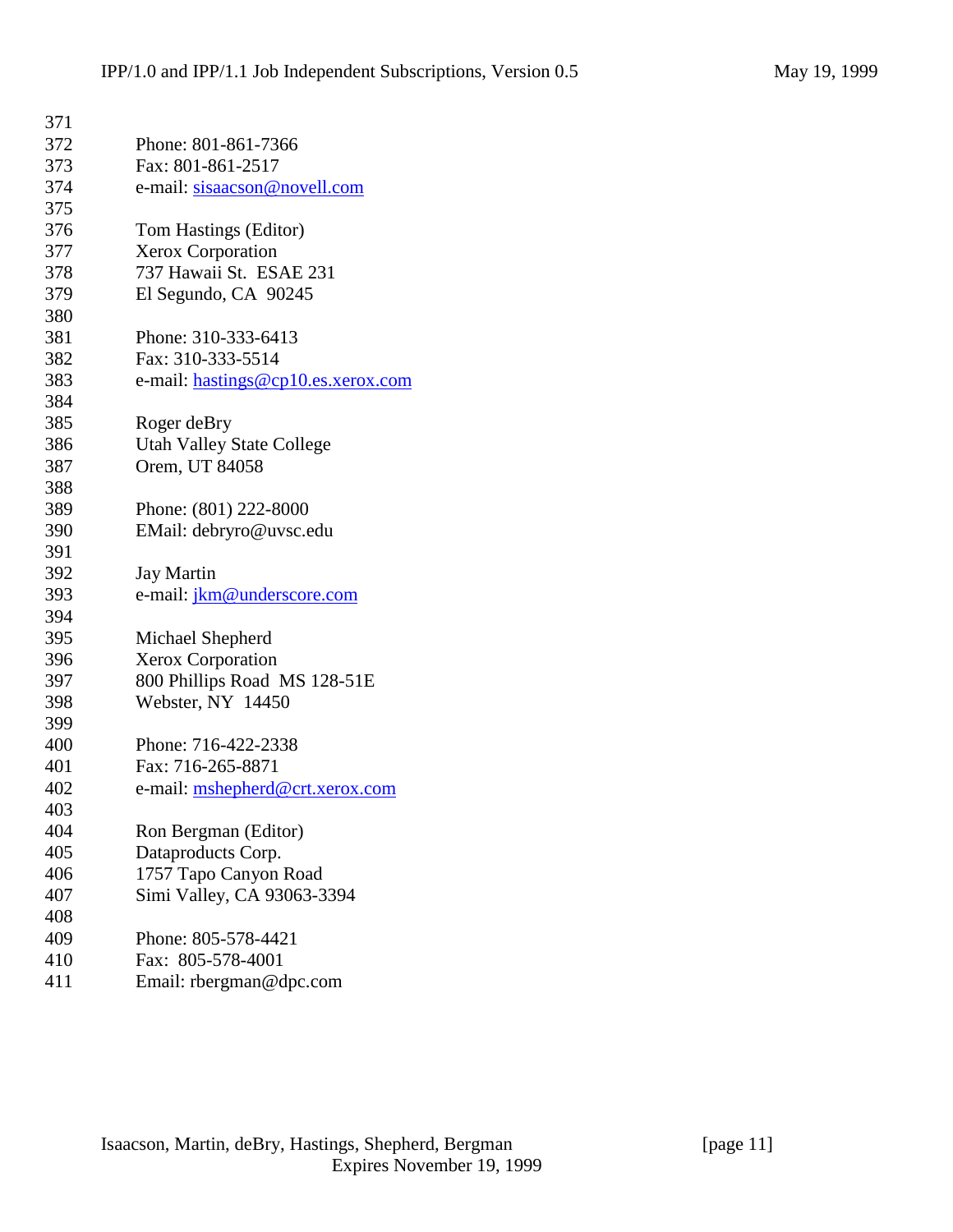#### 412

### 413 **8 Other Open ISSUES**

- 414 The following issues need to be addressed:
- 415 3. If the IPP Printer is forwarding Subscribe operations to a notification service which rejects the
- 416 subscription, is there any way the IPP Printer can return that implementation specific error condition 417 back to the client? Or is it better for the IPP Printer to map the error codes to standard IPP error
- 418 **status codes for interoperability?**
- 419 4. Should we allow for an "Unsubscribe ALL" feature in some operation?
- 420 5. Should we define subscription service events? Such as: "subscription-about-to-expire", 421 "subscription-expired", "are-you-alive" notification events? The Notification Recipient would have 422 to know to issue the Renew-Subscription operation, (not the original client). These events would be
- 423 ones that are available with the Subscribe operation, but not create operations, correct?
- 424 6. What happens when a printer crashes or reboots? Are the subscriptions lost or are they required to be 425 retained of does that depend on implementation? How does rebooting affect lease times?
- 426 7. Jini defines a sequence number for events so that clients can re-order the events if they are received 427 out-of-order. IPP should support this too.
- 428 8. Section 8: Security Considerations of [ipp-mod] needs to be updated to reflect the use of these new<br>429 **herefore onerations related to security, especially regarding section 8.5: Operations performed by operators**  $\alpha$  operations related to security, especially regarding section 8.5: Operations performed by operators 430 and system administrators. Also malicious clients renewing or unsubscribing subscriptions that do 431 **not belong to them.**

# 432 **9 Change History**

- 433 The following changes were made from the July 7, 1998 to create the May 19, 1999 version:
- 434 1. Added the lease time concept from Jini and SLP event notification mechanisms, where the client 435 requests a lease, but may be granted more or less, depending on the "notify-lease-time-supported 436 (rangeOfInteger) attribute.
- 437 2. Added "notify-lease-time-default" so that the client can request the "usual", if it doesn't care.
- 438 3. Added returning the subscription ID in the Renew-Subscription response in case the implementation 439 needs to change the ID.
- 440 4. Added some issues.

# 441 **10 Appendix A: Full Copyright Statement**

- 442 Copyright (C) The Internet Society (1998,1999). All Rights Reserved
- 443 This document and translations of it may be copied and furnished to others, and derivative works that
- 444 comment on or otherwise explain it or assist in its implementation may be prepared, copied, published
- 445 and distributed, in whole or in part, without restriction of any kind, provided that the above copyright
- 446 notice and this paragraph are included on all such copies and derivative works. However, this document
- 447 itself may not be modified in any way, such as by removing the copyright notice or references to the